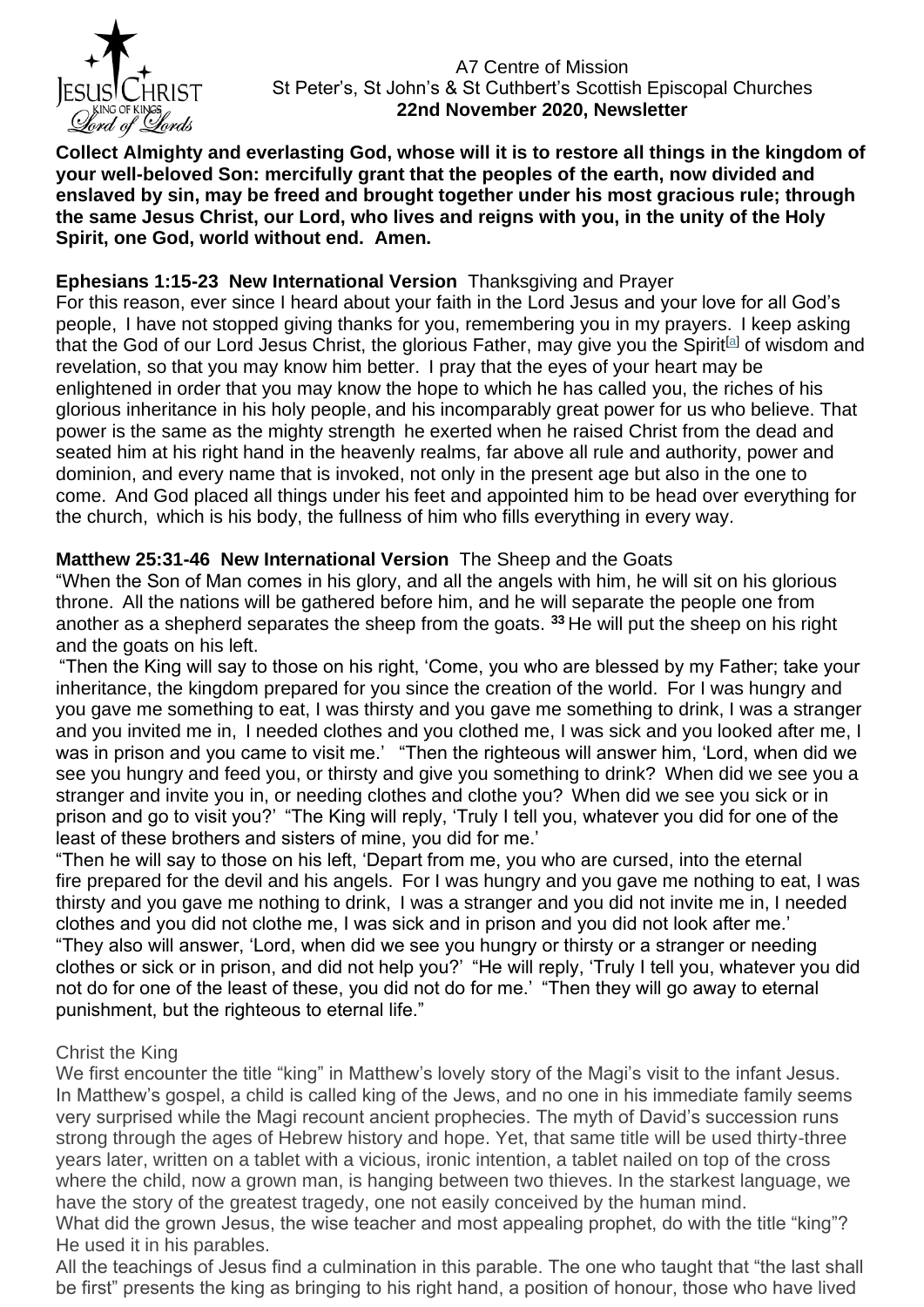a life that honoured others above their own selfish needs. "Come, you that are blessed by my Father, inherit the kingdom prepared for you from the foundation of the world." This king invites into the heavenly realm those who paid attention to the poor by giving them clothes to wear and food to eat. This king opens his kingdom to those who saw human injustice and took the time to visit the ones who were imprisoned unjustly; this king praises those who welcomed the stranger and the migrant by offering them hospitality and shelter. And they did it all, not knowing that in the process of feeding, clothing, and welcoming, they were responding to the Giver of all good things: "Truly I tell you, just as you did it to one of the least of these who are members of my family, you did it to me"

This is a radically different image of a king for those who were listening to Jesus in the first century This Jesus ate with the poor and the outcasts and honoured women while elevating the worth of little children. This Jesus, this king, does not appear holding a sword but instead hangs on a bloodied cross.

Christ the King Sunday is a very late addition to the church's liturgical calendar; Pope Pius XI instituted it in 1925.

Almost twenty years later, the brilliant Anglican writer and theologian Dorothy L. Sayers examined the question of the kingship of Jesus in her marvelous series of radio plays called The Man Born to Be King. When the Magi visit Mary and Joseph and the baby to offer gifts of great value, Mary wonders about what it all means. One of them tells her: "I speak for a sorrowful people—for the ignorant and the poor. We rise up to labour and lie down to sleep and night is only a pause between one burden and another. Fear is our daily companion—the fear of want, the fear of war, the fear of cruel death and of still more cruel life. But all this we could bear if we knew that we did not suffer in vain; that God was beside us in the struggle, sharing the miseries of His own world." The Son of Man, as Jesus referred to himself, proved through his own death that he is beside us in the struggle, sharing our suffering and our miseries. At a time of a rampant virus, in a climate of fear and even hatred, this realization gives us comfort and hope, for Jesus, who rules with love, is the kind of king we can also love.

*Abridged from Katerina Whitley,*



#### **Intercessions for Christ the King 22nd November 2020**

We pray to our Everlasting God, through our Saviour Jesus who is both Christ the King and the Son of Man and who understands our needs and the needs of this world. Holy God, we raise before you your churches on the A7 Centre of Mission of which your Son is King. We pray that you will draw us together and unite us in the love of Christ that

we may proclaim with one voice your justice and righteousness in a broken world. Lord in your mercy: **Hear our prayer.**

Loving God, we pray for your world, of which your Son is King. We pray for peace, reconciliation and healing in the places of war, hatred, terrorism and the Covid Pandemic. We pray that the nations of this world may be united and subject to the rule of Christ the King, through whom and for whom all things were created. We pray for earthly Monarchs especially Elizabeth our Queen, may their rules be guided and influenced by the example set by your son who lives and reigns as King of Kings.

Lord in your mercy: **Hear our prayer.**

Father God, we pray for our communities of which your Son is King. We pray for the communities of our friends and families, our church and our places of work and study. Help us to know the people around us to be our brothers and sisters in Christ and to serve them as He would serve them.

Lord in your mercy: **Hear our prayer.**

Loving God, we pray for all those who suffer, among whom your Son is King. We pray that they will know the presence of your Son alongside them and the power of Christ the King within them bringing peace and healing for them and help and encouragement for those caring for them at this time of need

Lord in your mercy: **Hear our prayer.**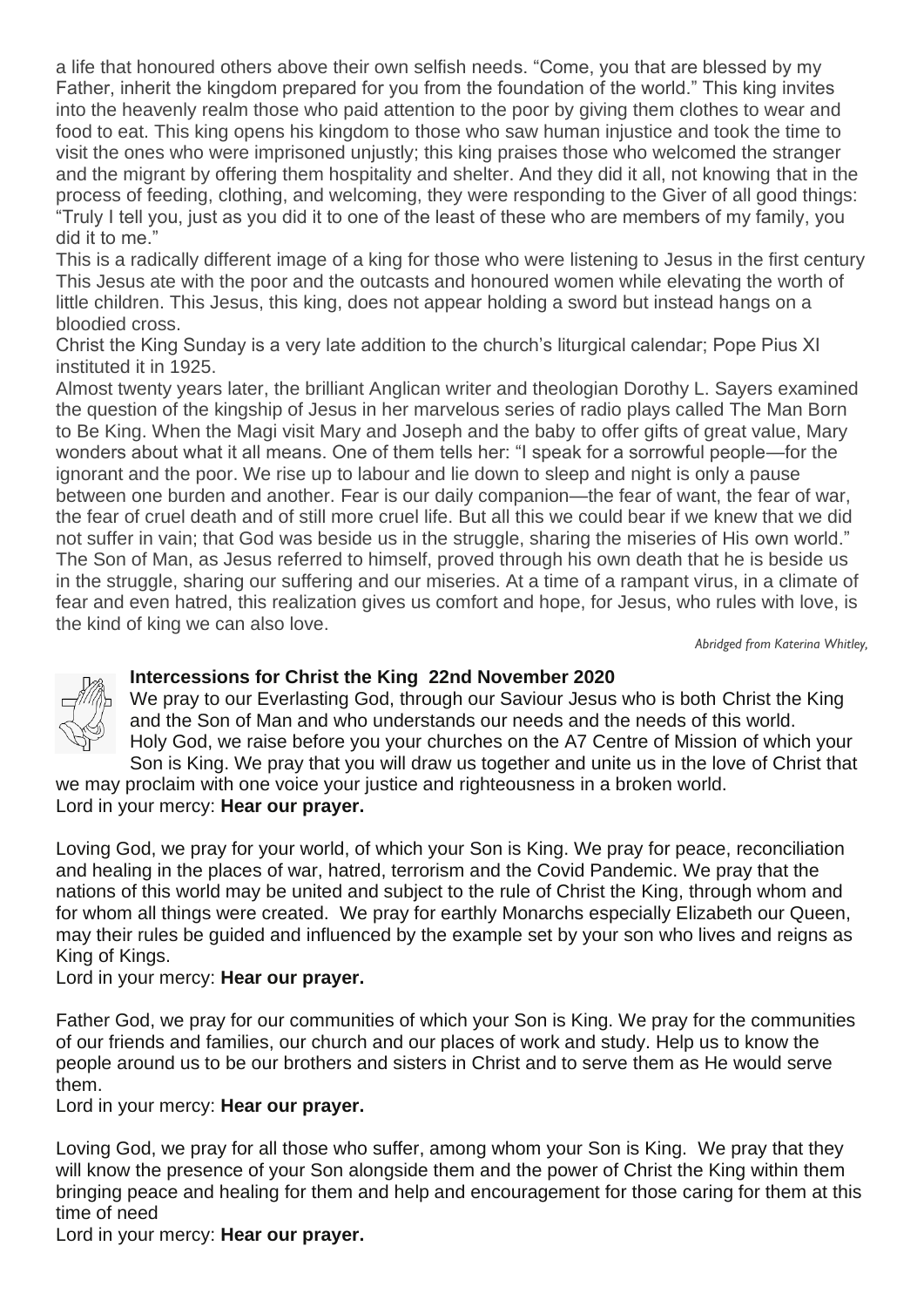Merciful God, we raise before you all who have died and who are now with your Son the king. We pray for those who have recently died and for their resurrection into the kingdom of God, and for those whose anniversary falls at this time.

Lord in your mercy: **Hear our prayer.**

Faithful God, we give thanks to you for all that you do in our lives. As the church year comes to an end we commend to you all those for whom we have prayed throughout the year and ask that you continue to use us and our prayers to make a difference in their lives.

Merciful Father: **Accept these prayers for the sake of your Son our Saviour Jesus Christ. Amen**



As part of the ongoing response to the Coronavirus pandemic the Scottish Episcopal Church (SEC) will be broadcasting video coverage of Eucharistic services via its website, social media channels and YouTube channel. The web page is located at [www.scotland.anglican.org/broadcast-sunday-worship](http://www.scotland.anglican.org/broadcast-sunday-worship) For those who are not online the Archbishop of Canterbury has set up a Freephone Daily Hope Service of hymns, prayers and readings. It is available 24 hours a day on 0800 8048044

TV and Radio Sunday Worship: BBC RADIO SCOTLAND – 7.30am Acts of Worship BBC RADIO 4 - 08:10am Morning Worship BBC 1 TV –1.15pm Songs of Praise BBC Radio 4 Longwave – 9.45am Morning Service (Mon-Fri)

Join Pip this week at Holy Trinity at<https://www.holytrinitymelrose.org/> and click on the link - Holy Trinity YouTube channel. 11.00am<https://www.youtube.com/channel/UCJkxEgnglnze4SeN4I54Ecw> St John's Selkirk now has their weekly Sunday services on their YouTube channel, with several (different) familiar voices each week, music, inspirational quotes and images at <https://www.youtube.com/channel/UC9lTNAH6VHZkqM0NiH6Vt9w> available from 10am each Sunday morning..



11am to 11:30 every Wednesday morning. <https://us02web.zoom.us/j/87979280424?pwd=UEJzRXk0UFpVcnJuaUVZTzJvaE92UT09> Meeting ID: 879 7928 0424 Password: 023545 Host: Tim Hatton



Bible Studies hosted on Zoom - all are welcome. Wednesday 7:30pm & Thursday 10:30am hosted by John Marsden Follow this link <https://zoom.us/j/7538094986?pwd=Q0x4YVk2b3Y5eEt0VkoxS0ZWVWxGUT09>

or use this information to open a Zoom meeting: Meeting ID: 753 809 4986 Password: 751474



Home Communion is only available to those people can't come out or get to church for self-isolation reasons. Please book through Sheena then Simon will contact to  $\sum_{\text{for the}}$  Homebound arrange a time.

Reserved Sacrament is still suspended until further notice due to corona virus restrictions.

#### **Opening for communal worship from September[.](https://l.facebook.com/l.php?u=https%3A%2F%2Fwww.strava.com%2Factivities%2F4115144364%3Ffbclid%3DIwAR2dp0V7bZw56KZNe7vvvP6qvLImkA5BNccKKFT60WPFMxOmexhBDMqE1hk&h=AT06T4e_7h6ZApB1oGWjk7pLBQ-K3FrXkDzPu-3dIUW9Yq2uWgVHvA1iH9D2G0qHAEzsVf6iZSPLYjt6IIPAEnVxcjXeHb_PKNtCimTKWYec9eSyBG-fhPgCt_GQiLPKta1r&__tn__=H-R&c%5b0%5d=AT0geC5tx4HBtnuUp3gCeEzYdFpe7hKghWt3IPt71OMD54KpTLRZ2BoA0MuMeWwHlfudxO2cBtPJ9so98nMDTcbxTJGAgh-8HbIfpS2DmXnwskBFa3Rkq0KNMefG4EVpFLNqSFOwfcU5q9TBFeRBz7HaUNslyrmv_jq4-z_aqyrBursxAXDT8wGoXyLBHCyTB8npD5HEm393dr1yc9xU8_Tzaw)**



St John's still has no date for getting back to using the church.

St Peter's 10.30am services on  $1<sup>st</sup>$  and  $4<sup>th</sup>$  Sundays will be Communion with Simon or other clergy. 2<sup>nd</sup> & 3<sup>rd</sup> Sundays will be Service of the Word. Thursday mornings will be a Said Communion service.

St Cuthbert's 10.30am services on  $2^{nd}$  &  $3^{rd}$  Sundays will be Communion, 1<sup>st</sup> & 4<sup>th</sup> Sundays Service of the Word. Wednesdays at 11.00am will be Said Holy Communion. Please

remember to bring a face covering to wear unless you have health issues and the service booklet and newsletter which contains the readings etc for the week.

**WHEN YOU ARRIVE FOR THE SERVICE AT EITHER ST CUTHBERT'S OR ST PETER'S PLEASE BE READY TO FILL IN THE FORM FOR GOVERNMENT TRACK AND PROTECT. YOU NO LONGER NEED TO LET SHEENA KNOW IF YOU ARE PLANNING TO ATTEND**



### **Galashiels Fellowship of Churches**

Meeting 2.0 pm Nov 24th 2020, by Zoom courtesy of John Marsden https://zoom.us/j/7538094986?

pwd=Q0x4YVk2b3Y5eEt0VkoxS0ZWVWxGUT09

If you have any concerns about using Zoom don't hesitate to phone John on 0753 809 4986. He is happy to help. Zoom details: Meeting ID: 753 809 4986 Password: 751474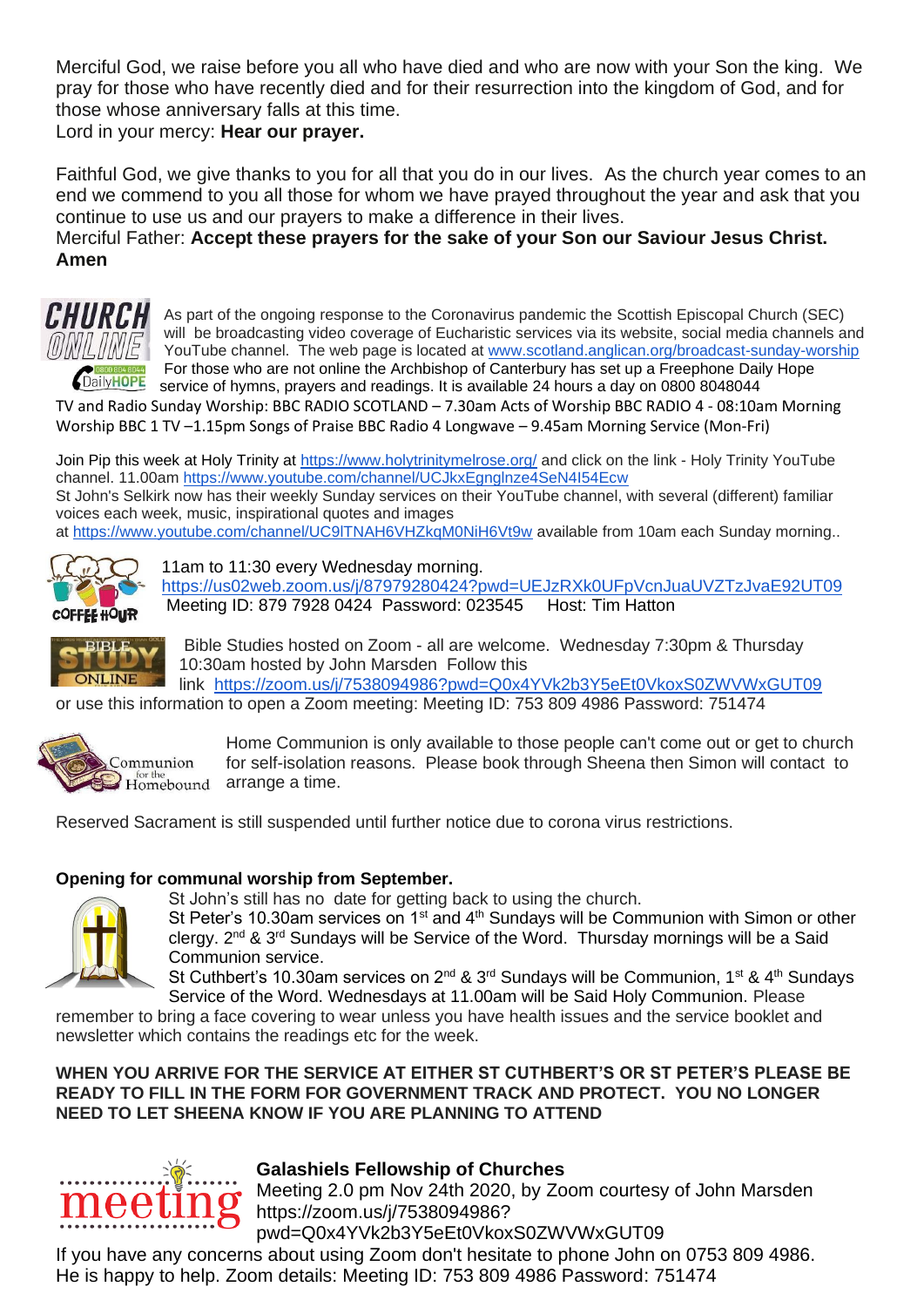# **Spiritual Communion**

Here is a prayer that can be used at 10.30 on Sundays when Simon will be celebrating the Eucharist

For an Act of spiritual Communion, the following prayer - My Jesus,

I believe that you are present in the most Holy Sacrament.

I love you above all things, and I desire to receive you into my soul.

Since I cannot at this moment receive you sacramentally, come at least spiritually into my heart.

I embrace you as if you were already there and unite myself wholly to you.

Never permit me to be separated from you. Amen.

This year the First Sunday of Advent fall on a 5<sup>th</sup> Sunday, 29<sup>th</sup> November and will be held live from St Cuthbert's.



5 members from each congregation of St John's and St Peter's can be there in person too.

If you wish to attend it will be on a first come first served basis and you need to book with Sheena 01896 751694. Everyone else can attend via Zoom.

Timothy Hatton is inviting you to a scheduled Zoom meeting. Topic: A7 Joint Service: Advent Sunday, 2020 (10:30 actual start) Time: Nov 29, 2020 10:00 AM London Join Zoom Meeting Meeting ID: 815 5324 6006 Passcode: 765109 https:/[/us02web.zoom.us/j/81553246006?](http://us02web.zoom.us/j/81553246006)pwd=ZmgrLzJ2Z0VXRDYwQlRXZHJtekg1dz09

Some last words on the 1918 Pandemic

I have discovered that the word pandemic was not permitted to be used during the 1918 flu as it would panic people. Well globally politicians are constantly going on about the current pandemic and have managed to panic the population the world over. It was the movement of thousands or repatriating troops that spread the Spanish Flu throughout the world just as modern air travel does in our time, This graph from 1918/19 is very similar to the ones we are shown and statistics from London at that time also show that the virus was deadly to all ages and the rich suffered as much as the poor (mortality rates in Chelsea 6.1 per thousand, and Westminster 5.2 while in



Bermondsey it was 5.6 and 5.1 in Bethnal Green) India lost 4% of her population. Thousands of Indian troops fought with the Allies.

The world has suffered like this before and of course in 1918 they didn't have the anti-biotics and other medical advances that we have.

I pray that the kindness and community spirit of caring for each other will continue after the virus has run its' course.



Just to let you know that Enid Hogley is still in BGH after a mild heart attack. We have been asked not to send cards at the moment but do pray for a speedy recovery with the necessary care when she is discharged.

Duncan McCosh has also suffered a heart attach and is in the Edinburgh Royal Infirmary having an operation to put a stent in place. Typically, he is more concerned that he won't be

allowed to play golf for a while! Please pray for Duncan and Rosemary and all the family.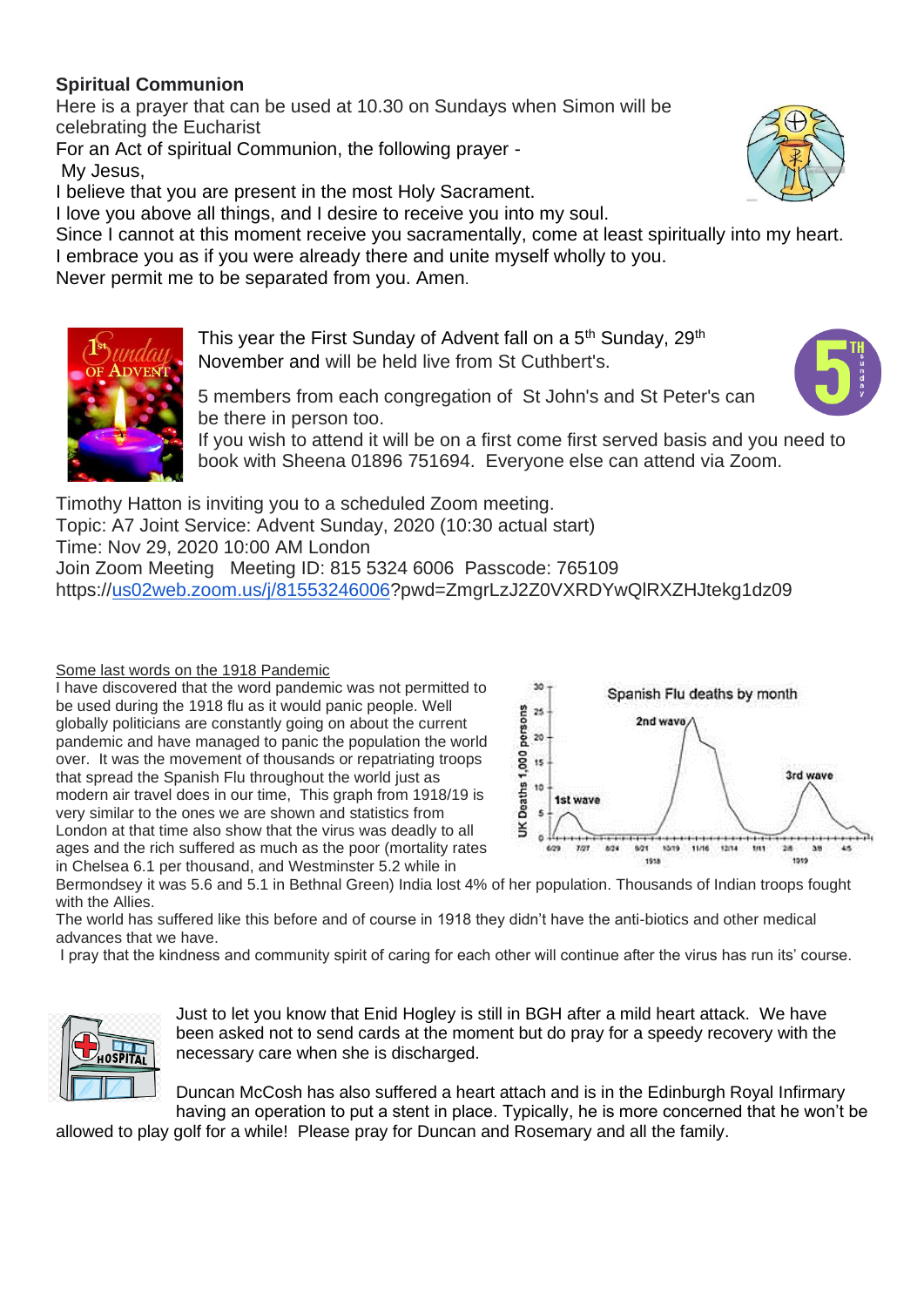What do you think of this graffiti that Simon Cake found round the back of St Peter's Church in Galashiels[?](https://www.facebook.com/bishopedin/photos/a.134899141516344/180749620264629/?__cft__%5b0%5d=AZXNWz-Hb3VQqSMkIEAOu46Y5fUbjb-Lf7zY7V_iYyjAhB0fQAx_J9rHYsUzvCiiNleKMm4w13OY6ojpsYcYluhlR4e68b1yhEAL3NyzRjmaD-HLhyP73Gw5inY-2GNcnTguv3YqJjPsqAUY6diG88xVxqaiP6XiIQqYG9UDkHiciflkb2XgfKmMJHZqlFSht2N_ybrY8L0QEiKcsNl9VSwH&__tn__=EH-y-R)



"This graffiti was chalked on the wall at St Peter's Galashiels. The writers are unknown and we can only speculate on the experiences that the words and drawings represent.

What do you make of it? I'm pulled two ways. On the one hand, I wouldn't want every church wall to become a 'blank canvas' for chalk artists (never mind more permanent markings), yet on the other hand, there is an outpouring of something very positive here - goodness, hope, wonder, joy, forgiveness, love are blessings that flow from the heart of the gospel of Jesus Christ, blessings every church was built to share."

Bishop John Armes

### **IF YOU NEED SUPPORT**

**Priest in charge of St Peter's, St John's & St Cuthbert's Rev Simon Cake 07710523856 [cakekands@btinternet.com](mailto:cakekands@btinternet.com) St Peter's pastoral support contact Monica Reynolds 01896 757114 [monica@tempelstowe.com](mailto:monica@tempelstowe.com) St Peter's prayer support Muriel Lounsbach 01896 831418 gordon.lounsbach@btinternet.com Tim Hatton (A7 Church Army) 07784872307 [tim.w.hatton@gmail.com](mailto:tim.w.hutton@gmail.com) St Cuthbert's pastoral and prayer contact Sue Crozier 01450 376499 [susancrozier17@yahoo.co.uk](mailto:susancrozier17@yahoo.co.uk) St John's pastoral and prayer contact Margaret Moyes [mmoyes2@gmail.com](mailto:mmoyes2@gmail.com)**